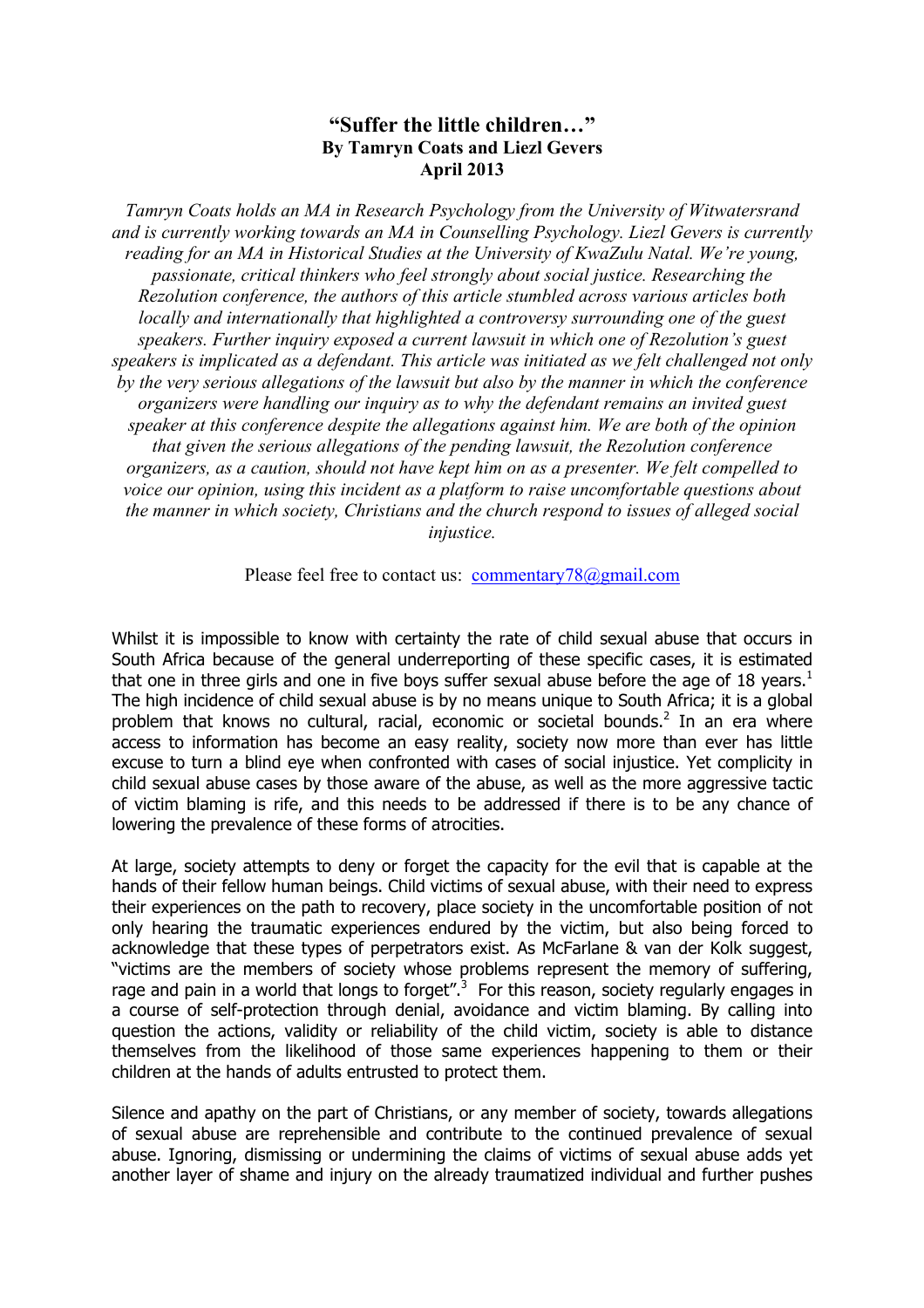them into a world of isolation. Indeed, silence in and of itself can demonstrate a side has been taken. In a compelling argument Judith Herman (1994) argues that in failing to acknowledge the legitimacy of the child victim's claim, society essentially adopts the side of the perpetrator. Herman highlights how in all cases of morality, we as the bystanders are forced to take a side. Condoning silence inherently takes the side of the perpetrator.<sup>4</sup> Those who identify themselves as Christians need to be aware that the way the Church publicly interacts with cases involving any form of abuse sends very clear messages to those who are victims about whether refuge within the church is a viable option for their path to recovery.

The upcoming Christian evangelical conference 'Rezolution' has brought to light some important questions regarding how reformed $5$  Christians and Churches conceptualise and handle abuse against women and children. One of the speakers attending the Rezolution conference, currently being held in Cape Town, Johannesburg and Durban this April, is implicated in a class action lawsuit against Sovereign Grace Ministries (an organisation of mainly US based churches). As the former president of SGM, CJ Mahaney is listed as one of several defendants in the lawsuit which alleges the covering up of a number of cases of sexual abuse within the organisation.<sup>6</sup>

It is acknowledged that we do not know all the facts about the lawsuit, and so it is important that we withhold judgment about the guilt **or innocence** of those allegedly involved.<sup>a</sup> However, withholding judgment does not mean that one need remain silent on the matter, especially when the allegations involve something as serious as the cover up of child sexual abuse within a church organisation. The way in which the organisers of the Rezolution Conference have dealt with these allegations is concerning on a number of levels. The responses and, perhaps more telling lack of responses from the conference organisers to the knowledge of this lawsuit have raised some uncomfortable questions about how the church community responds to and deals with abuse. At best, these responses reveal apathy on the part of the Christian community towards the allegations refferred to in the lawsuit and at worst, a more disturbing attitude of pardoning such abuses based on faulty conceptions of 'grace and forgiveness'.

A major concern is the readiness with which the organisers of Rezolution and other Christian leaders<sup>b</sup> adopt the standpoint of "innocent until proven guilty" as implied in a news article that reported on the opinion of Rezolution conference organizers:

Local organisers of the conference were aware of the lawsuit, which he said SGM was "busy sorting out". He said the action dated back to incidents that allegedly took place 30 years ago. "**we believe in the premise of innocent until proven guilty.** I don't believe we have anything against Mahaney coming to South Africa." "He was an invited guest speaker and until other things come to light, **we believe in his character**".<sup>7</sup> (Author's emphasis).

For some reason the legal principal "innocent until proven guilty" has been adopted as a default moral standpoint, which unfortunately can be very problematic in cases that involve rape and sexual assault. In such cases, where survivors have taken steps to break the

and the should also be noted, however, that factual allegations have been explicitly laid out in the lawsuit. A copy<br>and the should also be noted, however, that factual allegations have been explicitly laid out in the laws of this lawsuit can be found at http://www.tennessean.com/assets/pdf/DN199282115.PDF

 $^{\text{b}}$  For an example of this see Tim Challies response as to how Christians should 'biblically' respond to the allegations against SGM. It can be accessed at http://www.challies.com/articles/thinking-biblically-about-cimahaney-and-sovereign-grace-ministries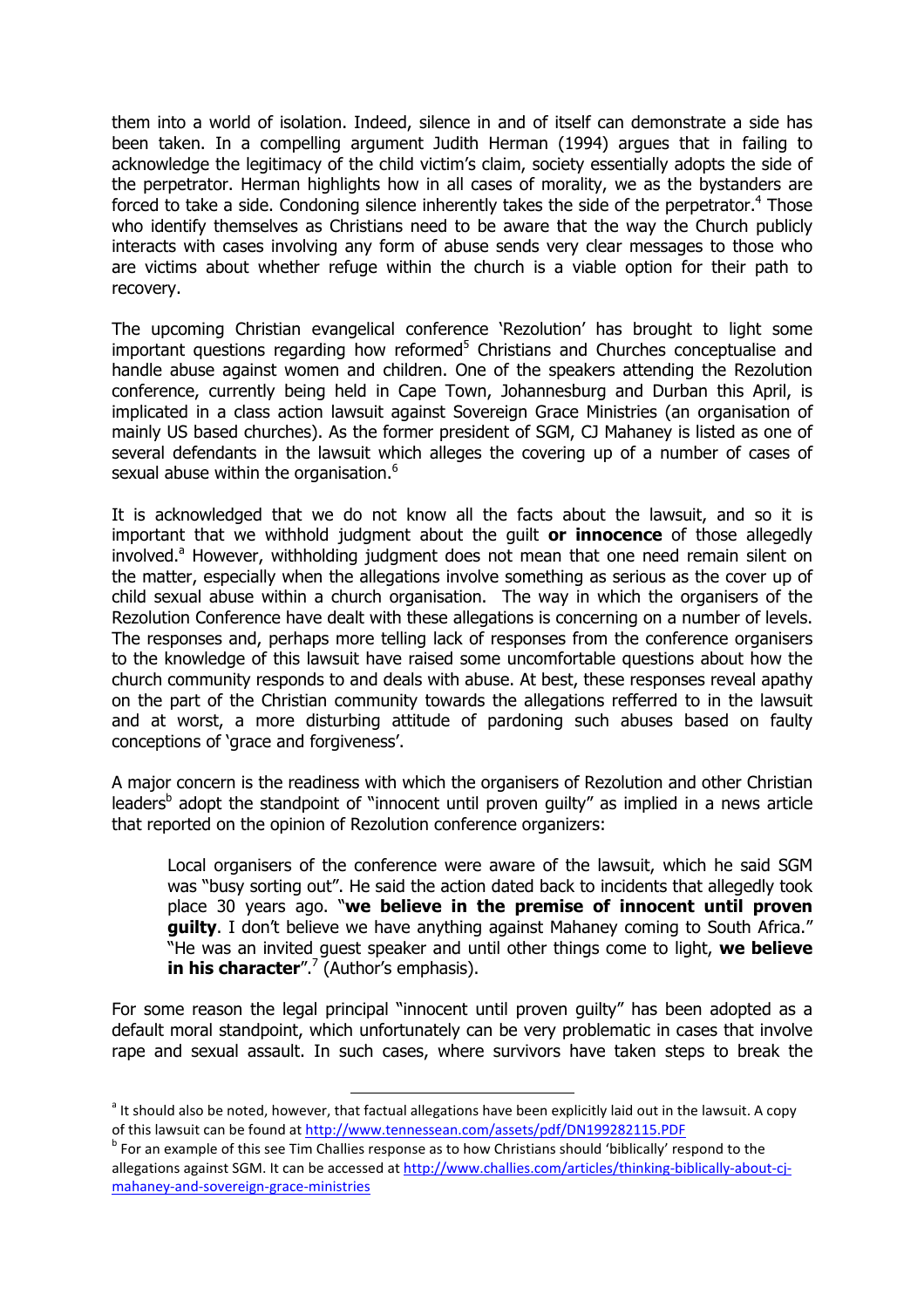silence and confront their perpetrators, the presumption of innocence on the part of the alleged perpetrators means that the alleged victims are presumed 'lying until proven innocent'.<sup>8</sup> This seems more like a pre-judgment than viewing the situation from a neutral stance and raises questions regarding the ways leaders in Christian communities are respected and trusted by mere virtue of their being in positions of authortity.

Another big concern is the lack of transparency that has accompanied the knowledge of CJ Mahaney's alleged complicity in the covering up of sexual abuse within his organisation. There has been no statement on the conference's website acknowledging the lawsuit and the involvement of one of the key speakers at the conference in it. In addition, the reasons for taking the decision to keep him on as a speaker in the conference, in spite of this involvement, have not been made clear publicly, which unfortunately, leaves a lot to suspicious speculation by concerned citizens who refuse to remain silent over such serious allegations. Mahaney officially announced he will be stepping down as president of SGM in March 2013, effective as of April  $12<sup>th</sup>$  2013<sup>9</sup>. Despite this action on a professional level, he remains an invited guest speaker at the Rezolution conference.

The issue here is not so much about judging guilt, but about the lack of transparency that has been displayed by SGM regarding the facts of the case, as well as the Rezolution event organisers. Furthermore SGM invoked the First Amendment in order to attempt to get the court case dismissed; an action that implies a forceful thwarting of transparency (not merely a lack thereof), as highlighted in a statement on the SGM website on 14 November 2012:

 SGM believes that allowing courts to second guess pastoral guidance would represent a blow to the First Amendment, that would hinder, not help, families seeking spiritual direction among other resources in dealing with the trauma related to any sin including child sexual abuse. $10$ 

Perhaps a more transparent and less evasive response would have added more credibility to the organisation's position.

These attitudes, whilst alarming, are unsurprising considering the traditionally patriarchal structure within which many churches operate where the character and integrity of the church leader or leaders are naturally assumed because of their position. A concerning presumption considering that "as Christians, our first impulse should be to protect and defend the powerless, not the powerful".<sup>11</sup> The church should serve as an exemplar for society in breaking down the barriers that perpetuate abuse and should be a resounding voice, actively working towards social justice. It is clear that the church community has a responsibility to create public awareness on the nature and prevalence of child sexual abuse amidst a society that longs to forget.

In conclusion we advocate for greater transparency from conference organizers thus allowing such issues to be brought to the foreground, publically discussed and debated. In agreement with various other commentaries over this case, we do not feel that individuals facing such serious allegations should be given a podium and public platform at a Christian conference. We agree that the law must take its course, however, in the interim, it is of our opinion that defendants ought to stand back from all positions of public authority until a verdict has been concluded.